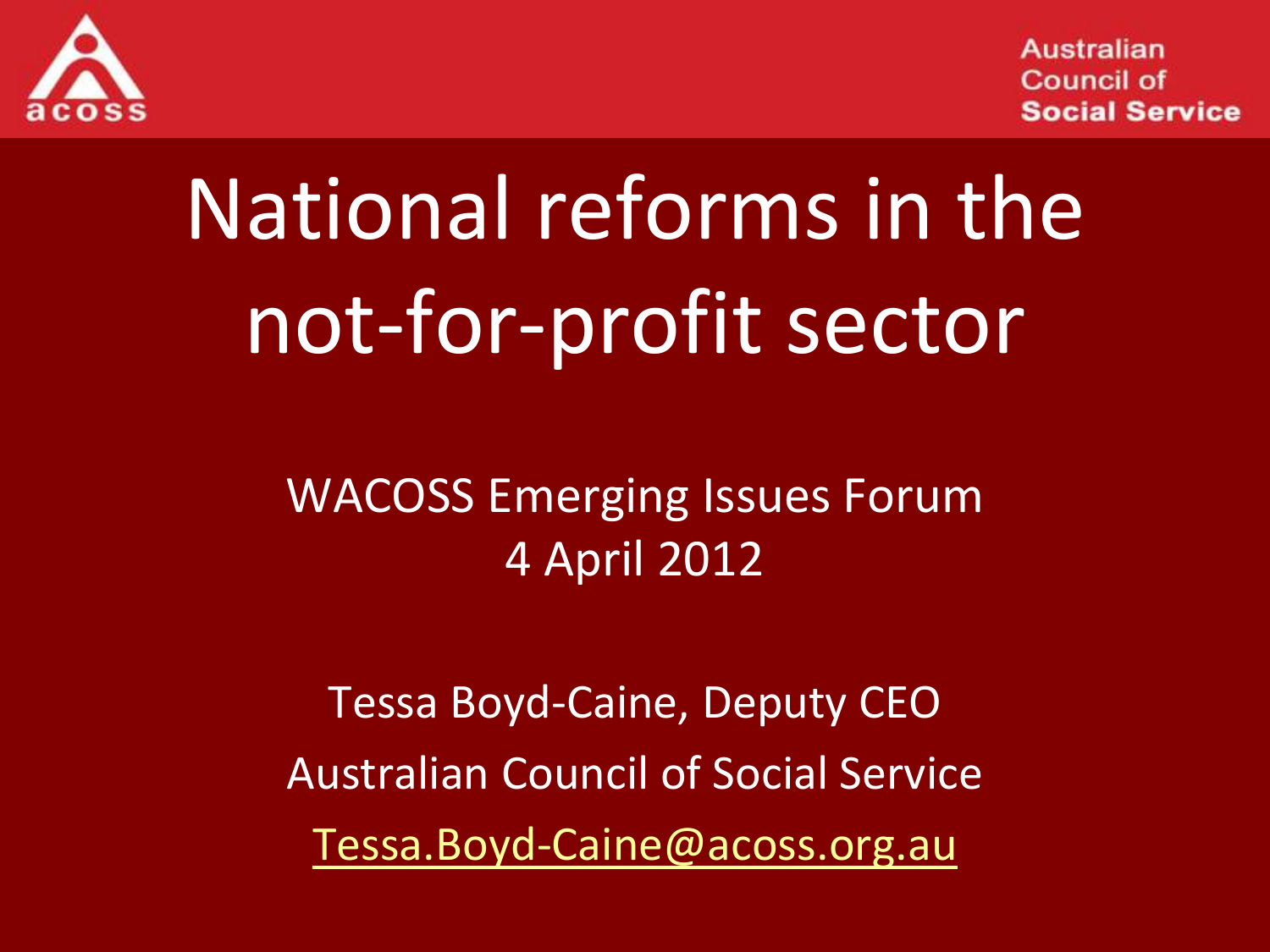

## **Outline of Presentation**

- i. Regulatory reforms
- ii. Tax reforms
- iii. Strategies for advocacy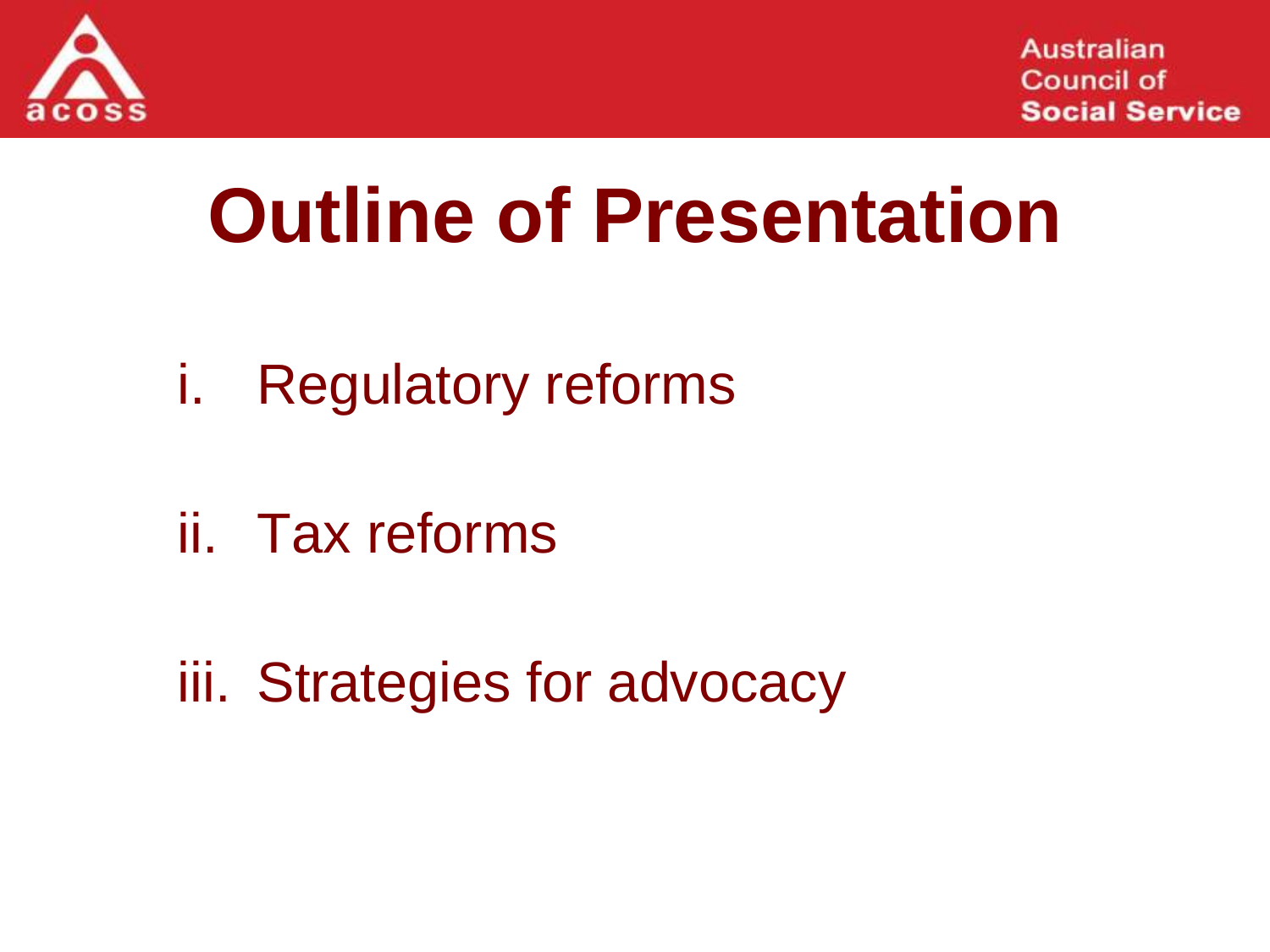

## **Regulatory reforms**

- Australian Charities and NFP Commission
- Governance framework and standards
- Reform to modernise definition of charity
- Charitable fundraising regulation reform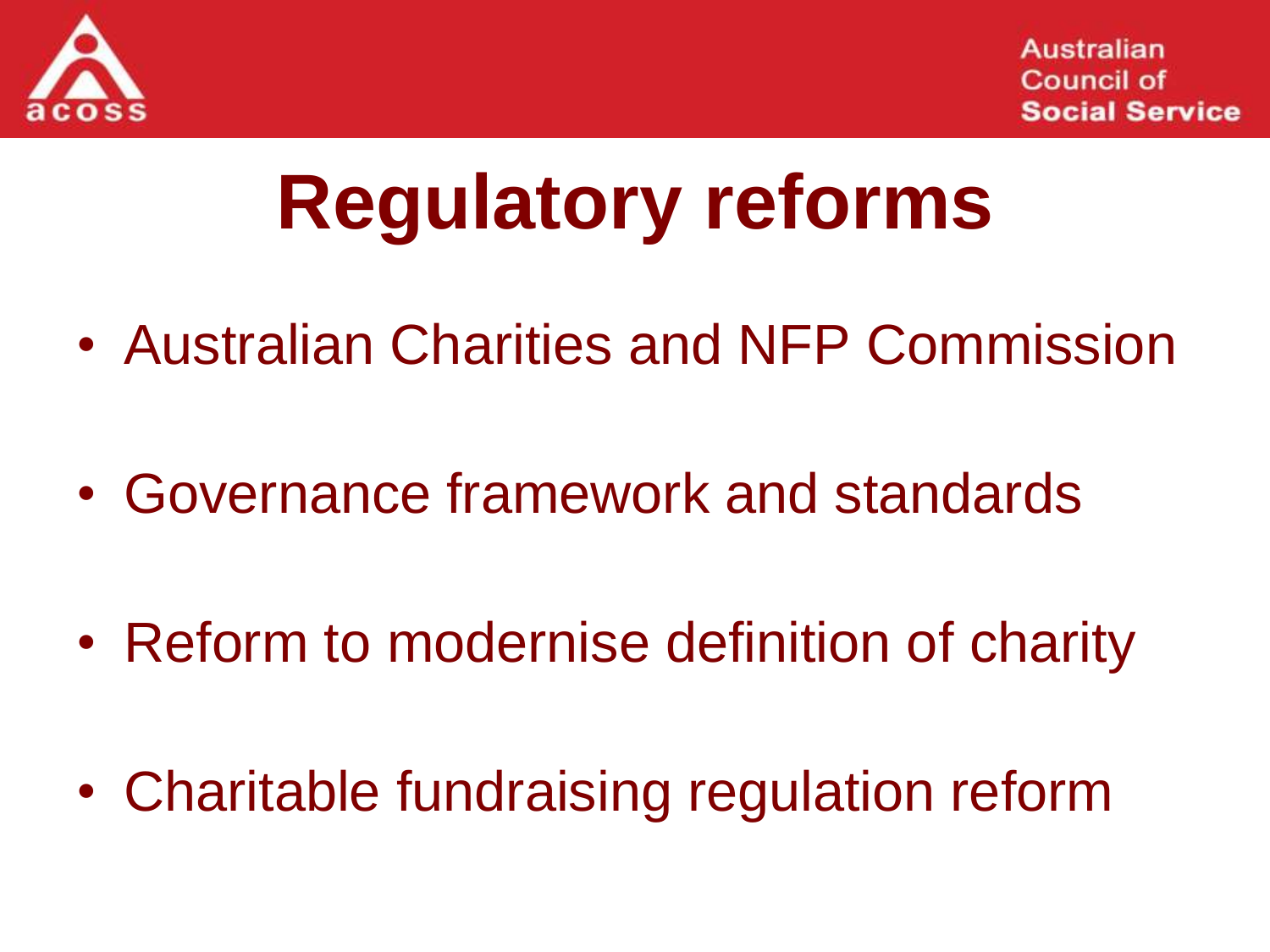

### **Tax reforms**

• Better targeting of NFP tax concessions -

unrelated business activities

• 'In Australia' special conditions

• NFP Sector Tax Concession Working Group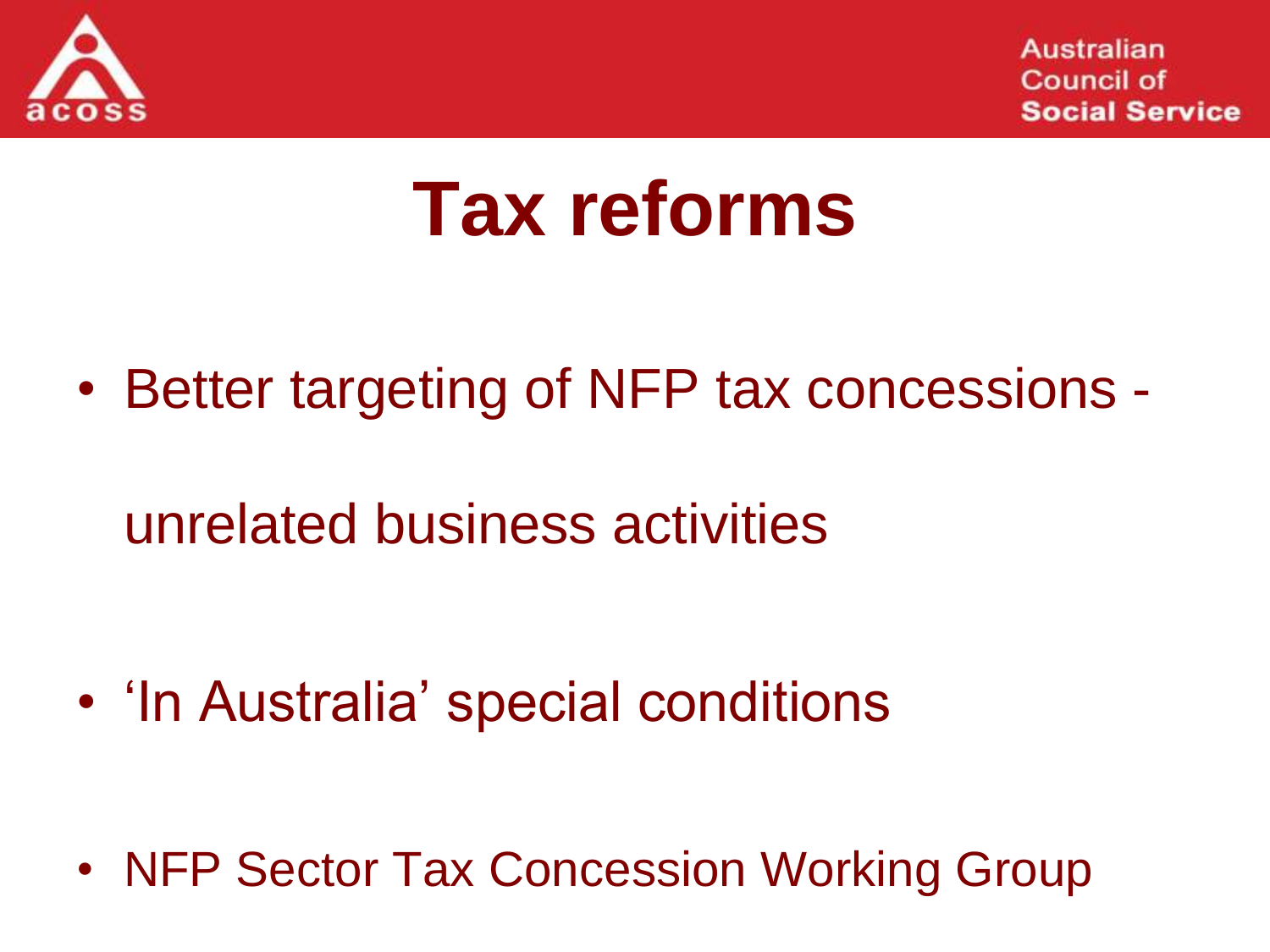

## **Equal pay**

- Orders currently being drafted
- Implementation by 1 December 2012
- Commonwealth approach to funding
	- Cwth/state agreements
	- Fee for service
	- Grant agreements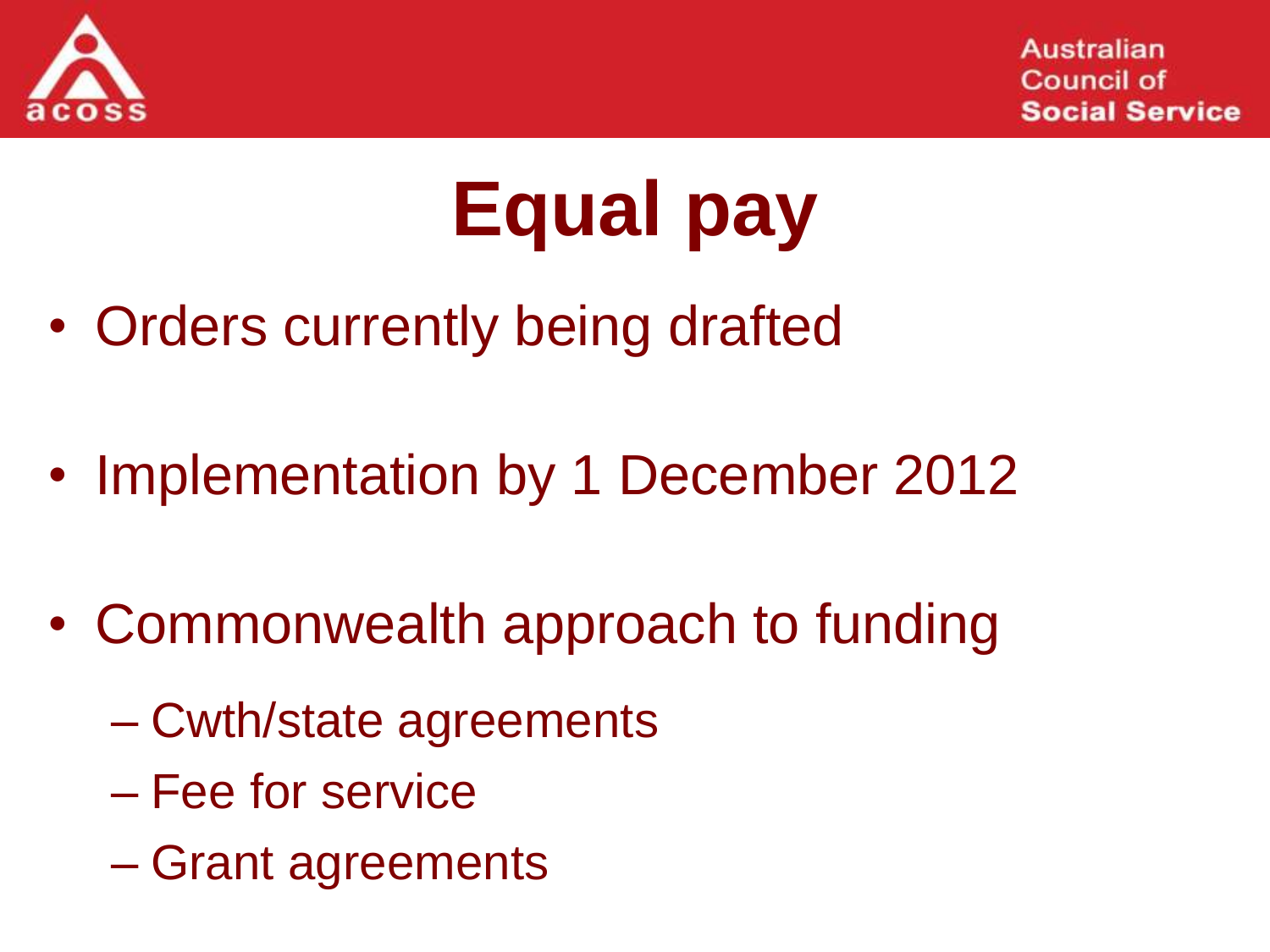

### **Current Timelines**

| Restated and standardised special conditions<br>that apply to tax concession entities and<br>definition of NFP | 2 <sup>nd</sup> Exposure<br><b>Draft</b>       | <b>Expected</b><br>early 2012      |
|----------------------------------------------------------------------------------------------------------------|------------------------------------------------|------------------------------------|
| A national approach to fundraising regulation                                                                  | <b>Discussion</b><br>Paper                     | <b>Expected</b><br>early 2012      |
| Better targeting of tax concessions                                                                            | <b>Exposure</b><br><b>Draft</b>                | <b>Expected</b><br>early 2012      |
| Review of corporations limited by guarantee                                                                    | <b>Exposure</b><br><b>Draft</b>                | <b>Expected first</b><br>half 2012 |
| Introducing a statutory definition of 'charity':<br>exposure draft legislation: expected first half<br>of 2012 | <b>Exposure</b><br><b>Draft</b><br>Legislation | <b>Expected first</b><br>half 2012 |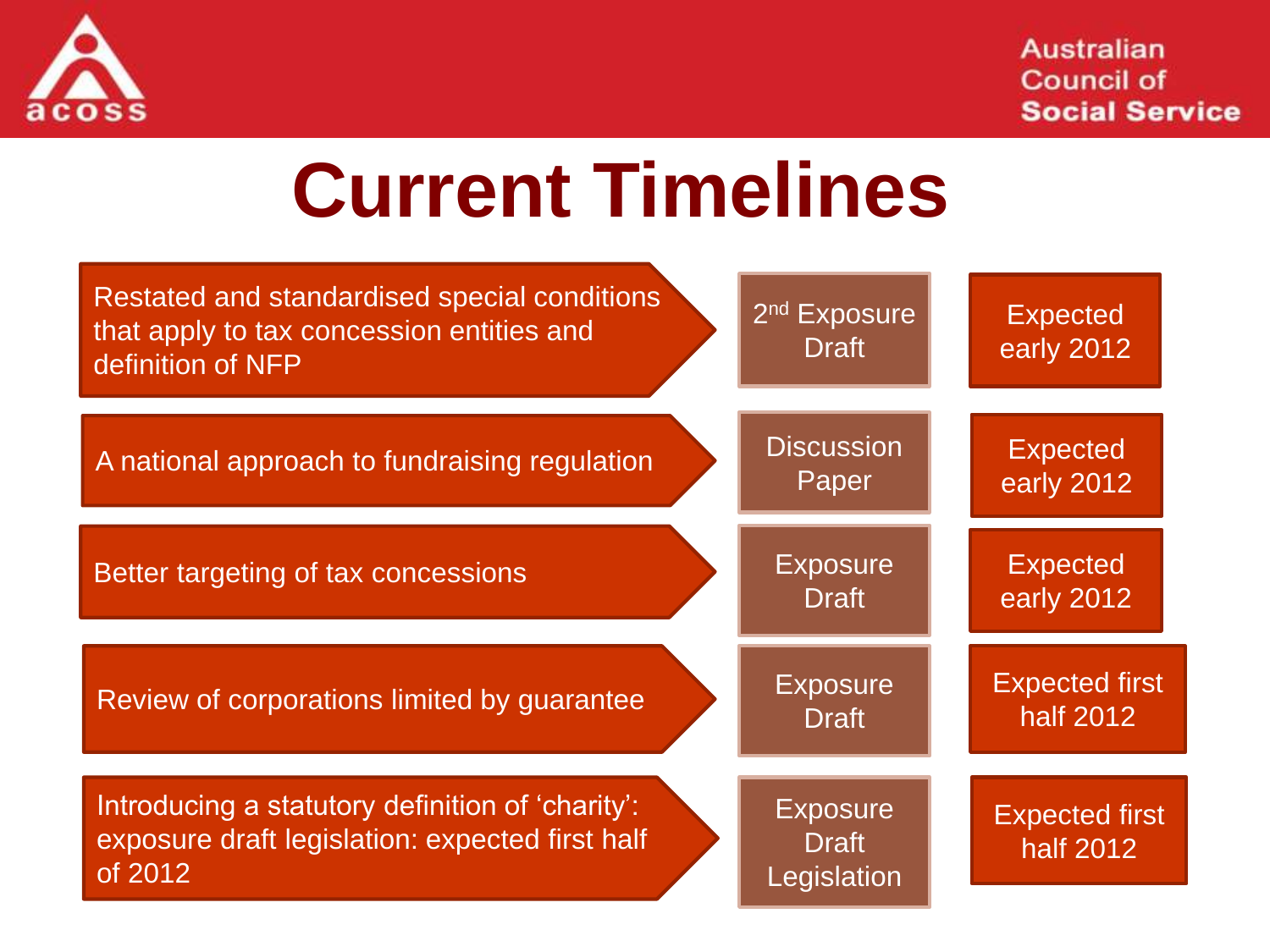

## **Strategies for advocacy**

- Correcting the sequencing
- Advocating for policies that support an effective, sustainable sector, through:
	- State AND Federal governments
	- WACOSS (and through them the COSS network)
	- NFP Reform Council
	- NFP Sector Tax Concession Working Group